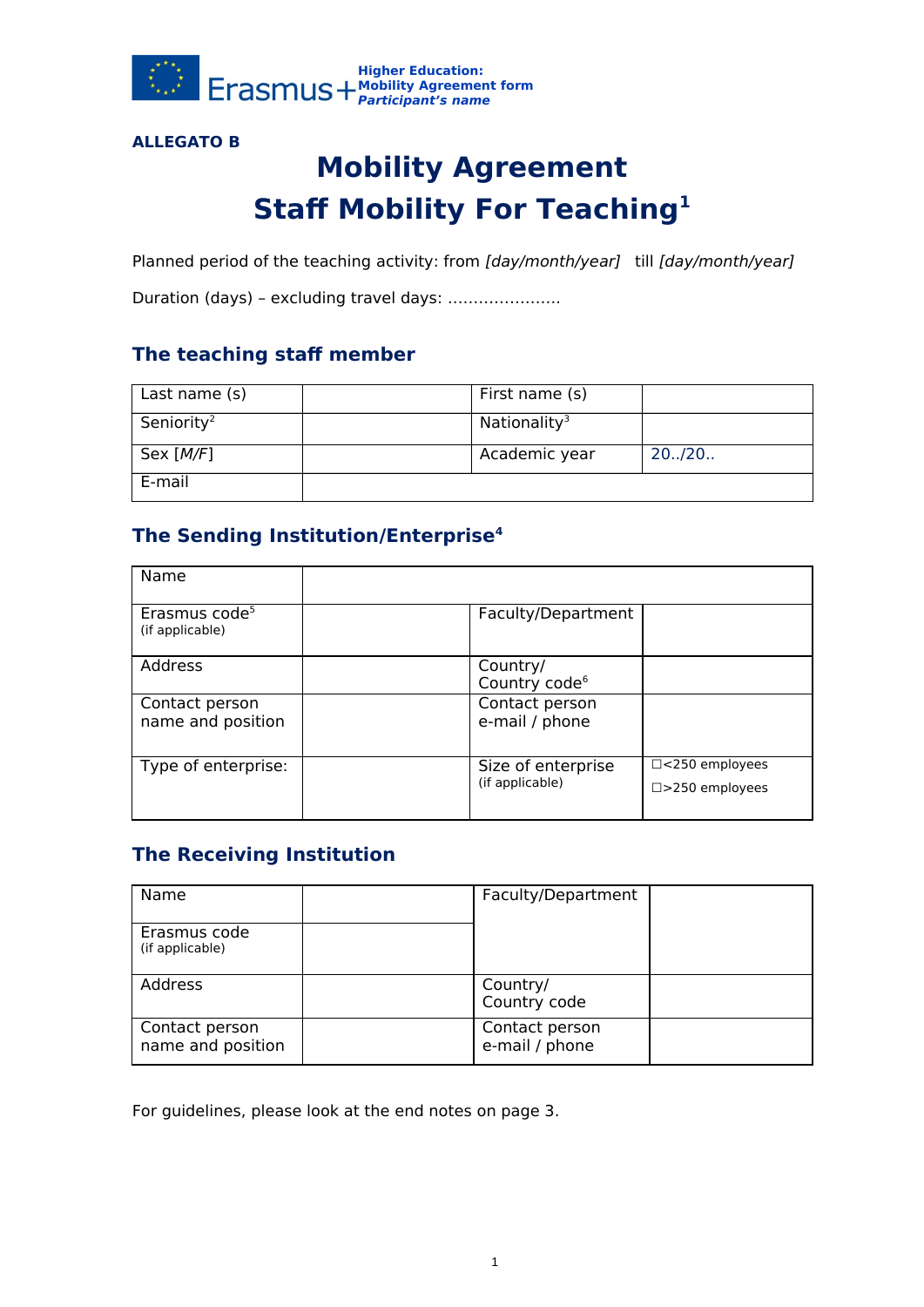

## **Section to be completed BEFORE THE MOBILITY**

#### **I. PROPOSED MOBILITY PROGRAMME**

Main subject field<sup>7</sup>: ......................

Level (select the main one): Short cycle (EQF level 5)  $\Box$ ; Bachelor or equivalent first cycle (EQF level 6) □; Master or equivalent second cycle (EQF level 7) □; Doctoral or equivalent third cycle (EQF level 8)  $\Box$ 

Number of students at the receiving institution benefiting from the teaching programme: ………………

Number of teaching hours: …………………

Language of instruction: ………………………………………

**Overall objectives of the mobility:**

**Added value of the mobility (in the context of the modernisation and internationalisation strategies of the institutions involved):**

**Content of the teaching programme:**

**Expected outcomes and impact (e.g. on the professional development of the teaching staff member and on the competences of students at both institutions):**

#### **II. COMMITMENT OF THE THREE PARTIES**

By signing<sup>8</sup> this document, the teaching staff member, the sending institution/enterprise and the receiving institution confirm that they approve the proposed mobility agreement.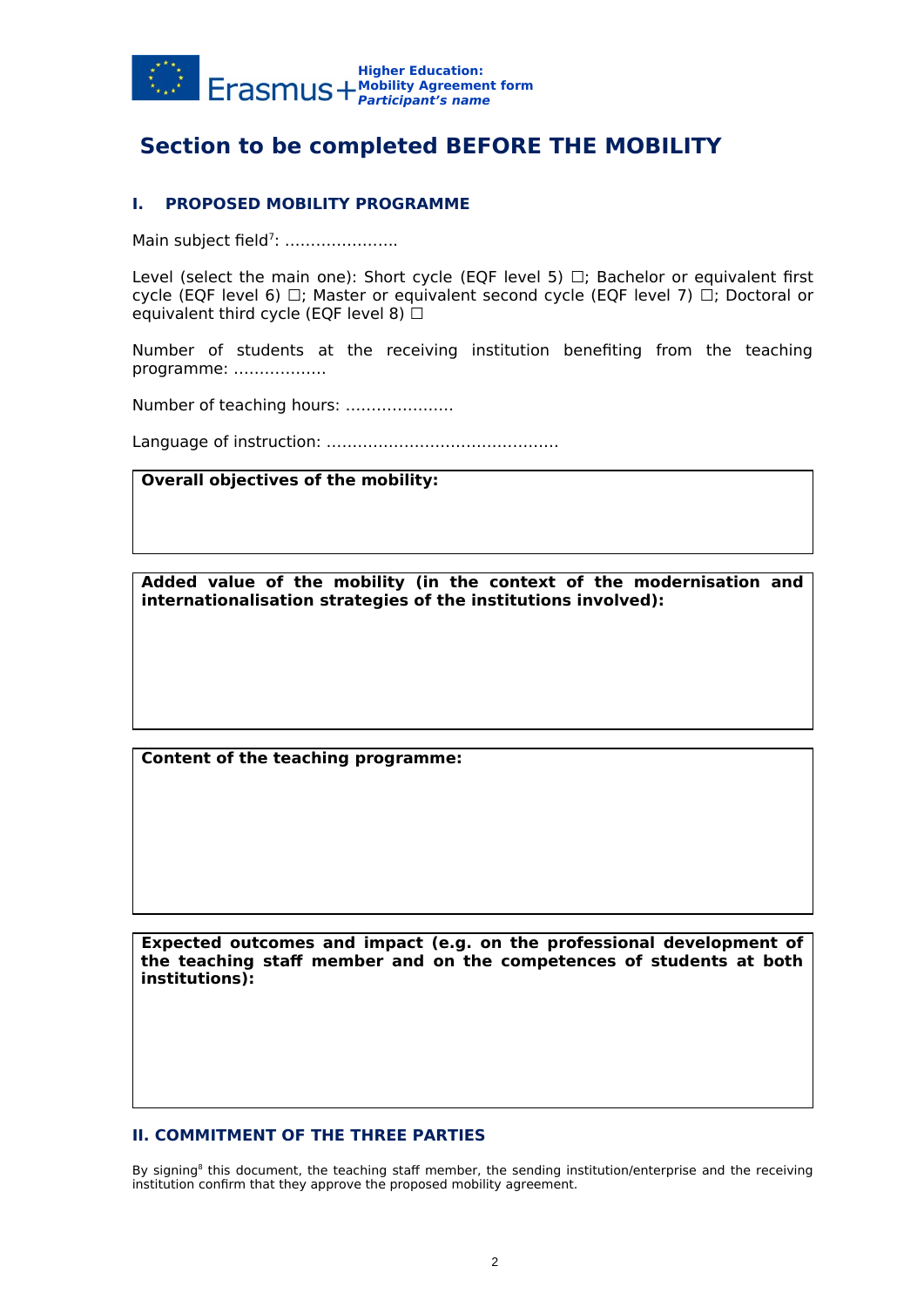

The sending higher education institution supports the staff mobility as part of its modernisation and internationalisation strategy and will recognise it as a component in any evaluation or assessment of the teaching staff member.

The teaching staff member will share his/her experience, in particular its impact on his/her professional development and on the sending higher education institution, as a source of inspiration to others.

The teaching staff member and the beneficiary institution commit to the requirements set out in the grant agreement signed between them.

The teaching staff member and the receiving institution will communicate to the sending institution/enterprise any problems or changes regarding the proposed mobility programme or mobility period.

| The teaching staff member          |       |  |  |  |
|------------------------------------|-------|--|--|--|
| Name:                              |       |  |  |  |
| Signature:                         | Date: |  |  |  |
|                                    |       |  |  |  |
| The sending institution/enterprise |       |  |  |  |
| Name of the responsible person:    |       |  |  |  |
| Signature:                         | Date: |  |  |  |
|                                    |       |  |  |  |
| The receiving institution          |       |  |  |  |
| Name of the responsible person:    |       |  |  |  |
| Signature:                         | Date: |  |  |  |